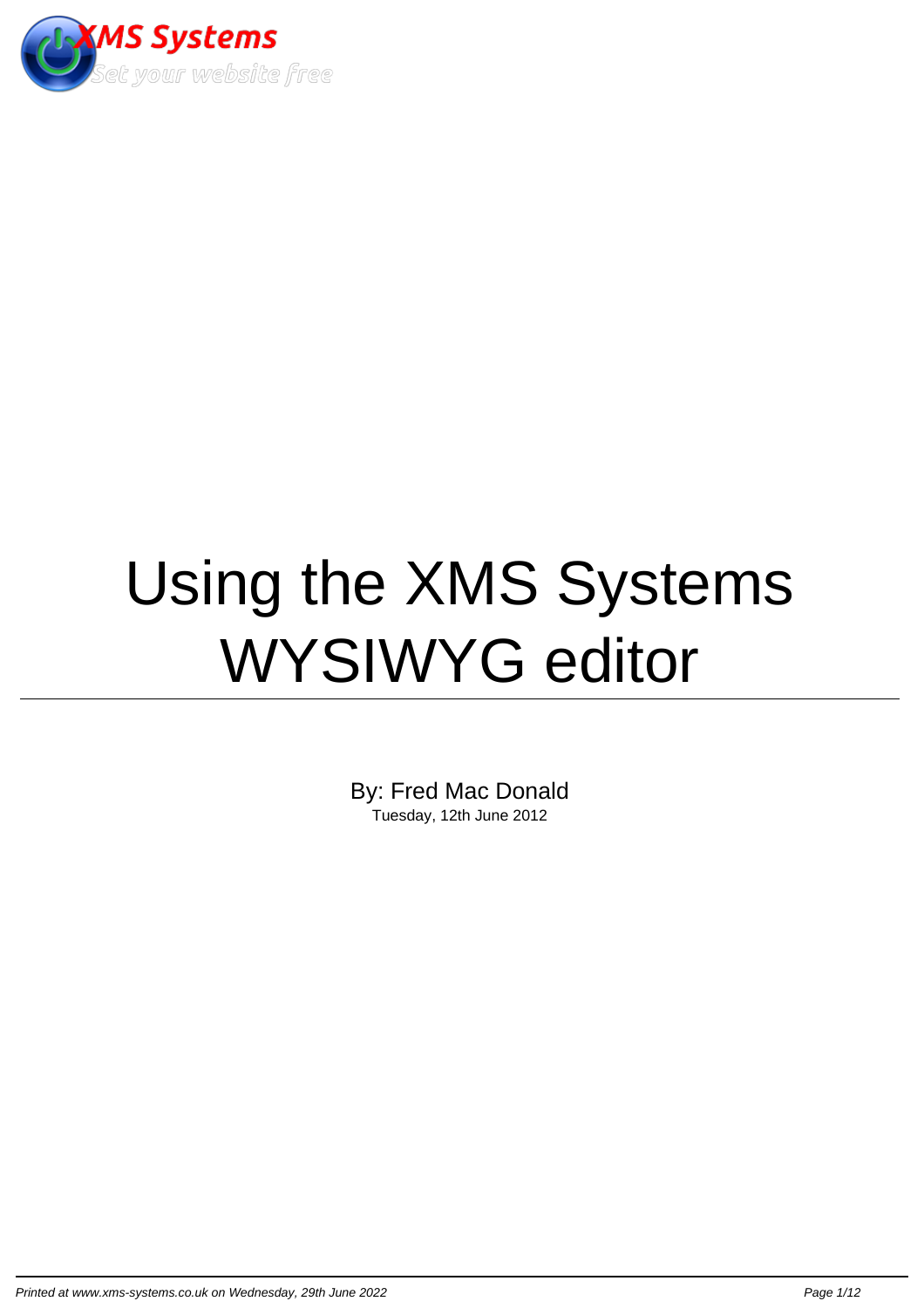### **This Article is in the process of getting updated.**

The XMS Systems **WYSIWYG** editor is used to edit your page content and write articles and most text fields in some shape or form. There is not much difference between using a normal text editor in your favourite email client or your word processor.

Things are done a bit differently to make sure the content you are entering is formatted for the internet and will look the way you intended, hopefully, on all the different browsers that are available for use in the modern internet.

The problem is that all browsers interpret the [web standards](http://www.w3.org/standards/) differently with the result that things looks different in all of them. For those that are interested in finding out more about web browsers [click here](http://en.wikipedia.org/wiki/List_of_web_browsers)

### **The editor has been tested on the following browsers:**

- 1. Google Chrome
- 2. Firefox
- 3. Internet Explorer / Edge
- 4. Safari

Personally I would suggest you [download and use Google Chrome](https://support.google.com/chrome/?hl=en#topic=3227046) Chrome as your internet Web Browser.

The **WYSIWYG** (**W**hat **Y**ou **S**ee **I**s **W**hat **Y**ou **G**et) editor we are using in XMS Systems are the [CKEditor.](http://ckeditor.com/) It has been chosen for it's wide browser compatibility, flexibility and ease of use.

### **There are 5 different areas to the editor**

#### 1. **Tool bars (Two rows)**

Use any of the buttons to insert or change the appearance of your content.

Hover your mouse over each of the buttons to get a description of what they are doing.

2. **Content Area**

Where you are entering your content 3. **HTML Tag Selector**

Path: table » tbody » tr » td » p » img

Depending on where your cursor is, this will be different.

### Deciphering the Tag Selector

Working from the right to the left...

I clicked on an "**image**" (img) that is located in a "**paragraph**" (p) located inside a "**table cell**" (td) that is located in a "**table row**" (**tr**) that is part of a "**table body**" (tbody) that in turn is part of a "**table**" (table)

### 4. **Word Counter**

This gives you a rough estimate of the number of words in your article / content

### 5. **Resize Content area.**

Just to the right of the "Word Counter" is an area that you can "Click and Drag" with your mouse to increase the visible size of the area where you edit your content.

### **Note:**

- The editor used a "Content Sensitive Menu" if you "Right Click" on different areas in your text.
- Positions of the buttons as discussed below can change or even be removed and replaced by others without warning.

# **First Row of Buttons**

General Formatting and layout functions

**Insert Predefined Template Content ([Detailed article here](../article-144-using-pre-defined-templates.html))** E To insert a predefined page layout in your page click this button. Anew window will open with a drop down of different templates to choose from. The template descriptions are shown inside the template.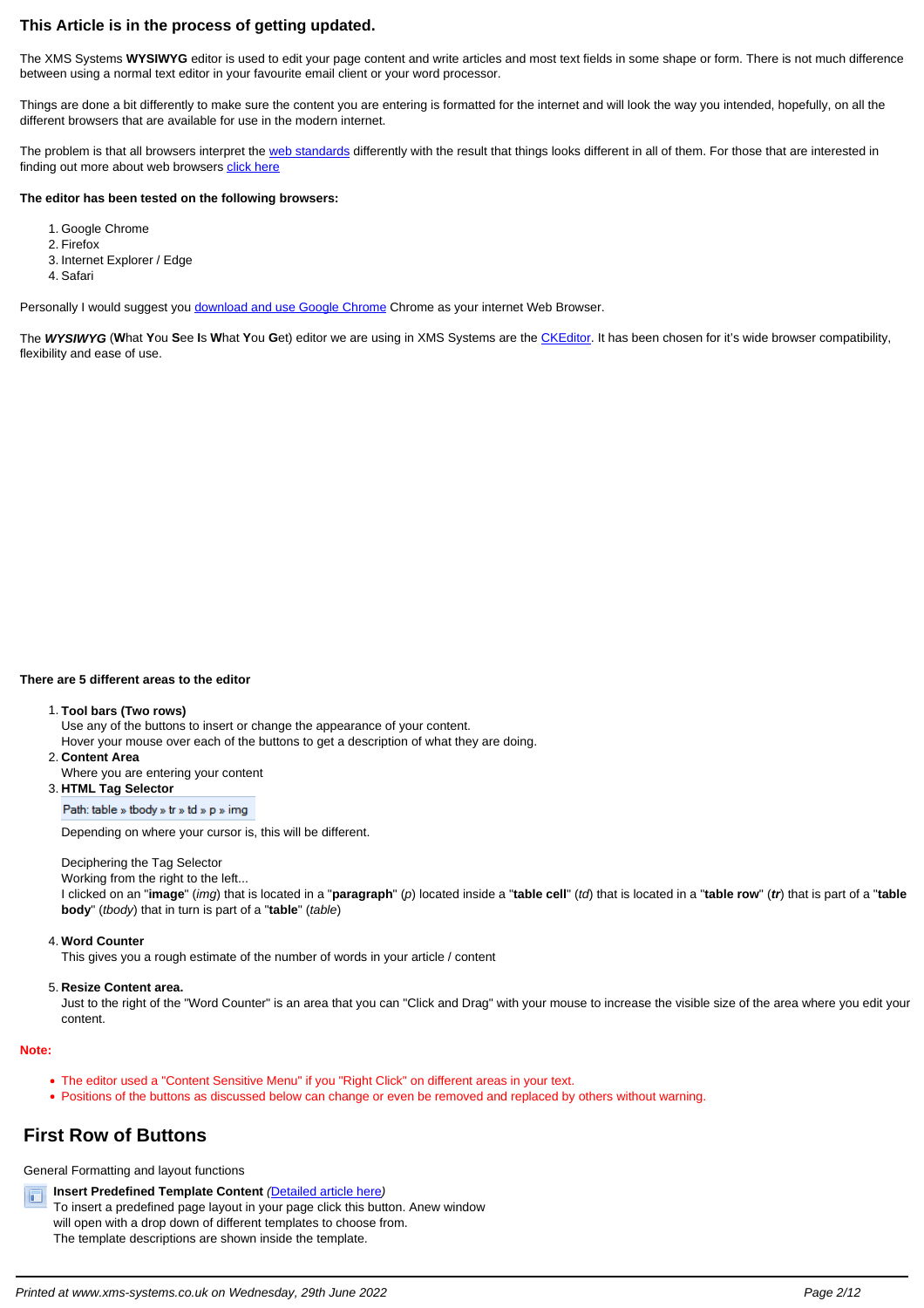### **First Row of Buttons**

General Formatting and layout functions

You will also find the template button on the "News Letter" editor

#### **Select All** 溢

Click this to select all the content in the entire content area. Then press "Delete" on your keyboard to clear the page.

### **Cut (CTRL+X)**

Delete selected content

Due to possible security issues this button might not work in your chosen web browser. Use the short cut key

### **Copy (CTRL+C)**

Copy Selected Content

Due to possible security issues this button might not work in your chosen web browser.

Use the short cut key

**Paste (CTRL+V)** Paste Content

Due to possible security issues this button might not work in your chosen web browser.

### Use the short cut key **Paste in Plain Text**

If you click this button before you use the paste short cut (CTRL+V), the editor will attempt to remove all the hidden attributes if you copy from an external document.

### **Paste From Word**

Click this button to open a new window where you can use the paste short cut (CTRL+V) to paste content you copied from a MS-Word document. It will attempt to remove all the hidden attributes from the word document.

### **Clean Up messy Code**

If you forgot to click the "Paste in Plain Text" or "Paste from Word" buttons before you paste from an external document you can select the text you want to clean up and click this button. It will then attempt to remove all the hidden attributes that you pasted from MS-Word

### **Remove Formatting**

Highlight the text and click this button to remove all formatting such as "**Bold**", "Underline", "*italic*" and so on.

### **Spell Check**

Click this button to use your web browsers build in spell checker. You can right-click on the words that is underlined with a red squiggly line to get suggested spellings

### **Undo**

Click this button to "Undo" your last action in the page / article you are currently working in.

Undo will not work after you clicked the "Insert" or "Update" button.

**Redo**

Click this button to "Redo" your last action in the page / article you are currently working in.

Redo will not work after you clicked the "Insert" or "Update" button.

#### **Find**

Use this button to search for text.

It will only search the content of the page / article you are currently working on.

#### **Find and Replace**

Use this button to search for and replace text with some other text in the content you are working on.

#### **Bold**

Select you text and click this button to make your text "**Bold**"

**Italic**

Select you text and click this button to make your text "Italic"

### **Underline**

Select you text and click this button to "Underline" your text

### **Strikethrough**

Select you text and click this button to strike a line through your text "Strikethrough"

### **Align Left**

Select your text and click this button to align your text to the left of the page

### **Align Centre**

Highlight your text and click this button to align your text to the centre of the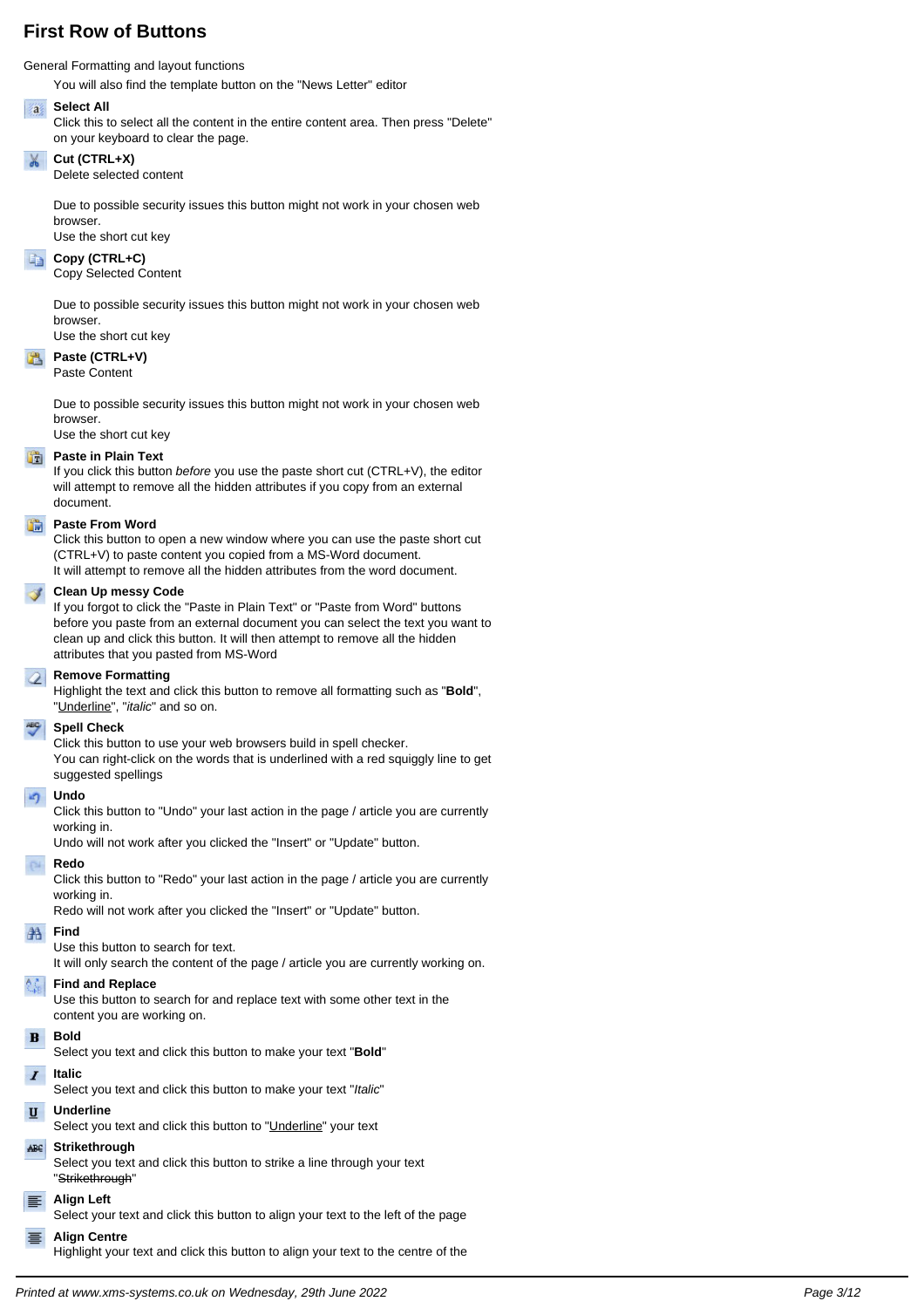**First Row of Buttons** General Formatting and layout functions page **Align Right** Highlight your text and click this button to align your text to the right of the page **Justify** Highlight your text and click this button to justify your text across the entire width of the page **A** - Select Text Colour Highlight your text and click this button to change your text colour **Select Background Colour** Highlight your text and click this button to change the **background of the text Insert / Remove Bulleted List**  $\mathbf{E}$  Click this Button to Insert or Remove a Bulleted List  $\bullet$  Item 1  $\bullet$  Item 2 A feature release will have a drop down list of different bullets **Insert / Remove Numbered List** Click this button to insert or Remove a Numbered List 主 1. Item 1 2. Item 2 A feature release will have a drop down with different Numbers Lists **Decrease Indent** Click this button to decrease the indent Paragraph 1 Paragraph 2 **Increase Indent** Click this button to increase the indent 經 Paragraph 1 Paragraph 2 **Block Quote** Click this button to insert a block quote  $\epsilon$ This is a paragraph This is a block Quote This is another paragraph **Direction Left to Right**

Click this button to change the direction of the text to "Left to Right" Use this only if you have content that is written in text that is normally from "Right to Left"

Left to Right

????? ???? ????? Right to Left as in Hebrew Text

### **Direction Right to Left**

Click this button to change the direction of the text from "Right to Left"  $\P$ <sup>4</sup> Use this if you want to enter text that needs to be read from the Right to the Left

Left to Right

????? ???? ????? Right to Left as in Hebrew Text

### **HTML**

Click this button to switch to HTML Mode. This will allow you to directly edit the HTML. HTML tags and content. For advanced users only.

**Example of the above paragraph in HTML Mode**

### **HTML**

Click this button to switch to HTML Mode. This will allow you to directly edit the HTML tags and content.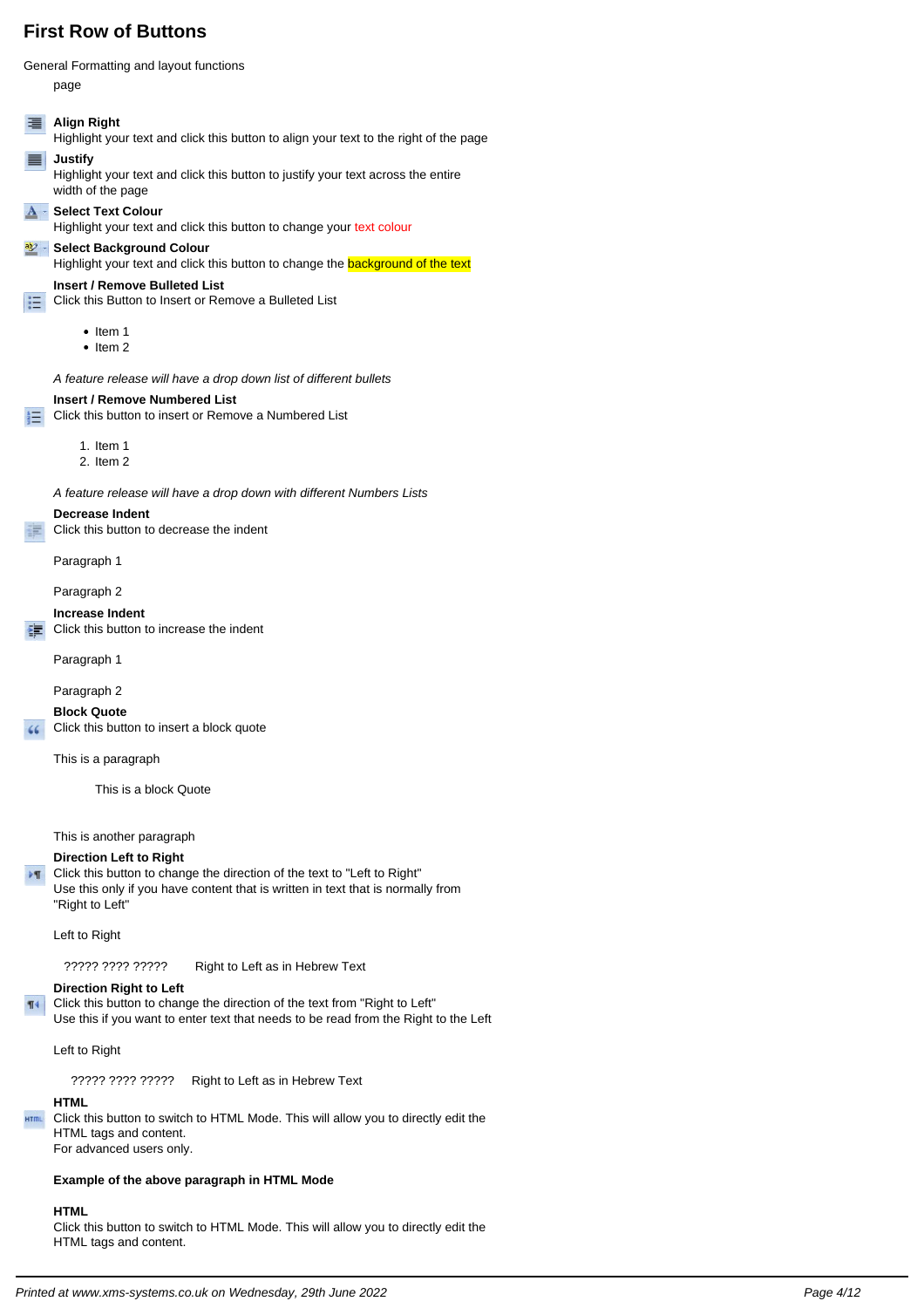### **First Row of Buttons**

General Formatting and layout functions

For advanced users only.

### **Preview**

Click this to preview your content as it would be in the browser. Keep in mind it will not show the actual page. You can preview the content layout.

**Full Screen Mode**

Switch to "Full Screen Mode"

Index

### **First Group in Second Row**

Making all the pages look the same in your website you will use the following 3 drop down menus to apply a Style, Define Headings or paragraphs, and set your Font Size.

The "Styles" and "Format" is defined in your site "Look and Feel" module and would typically be done by the person that configures your XMS Systems Installation

### Styles

This is a drop down list of all the "Styles" you can apply to different HTML tags in your text.

Place your cursor inside the paragraph or select the HTML tag in the HTML Tag Selector, then select the "Style" from the Drop Down List.

**Example**

**Styles**

 $\overline{\phantom{a}}$ 

Lets apply two different style to two different tables

Create a table as described below Set your cursor inside the table and look at the HTML Tag Selector It might look something like the one in the image below

Path: table » tbody » tr » td » p » img

Working from the right, click the first "table" you see

Now click the "Styles" drop down and click "content\_table"



This is a table with a "content\_table" style applied to it

This is a table with a "content\_table2" style applied to it.

#### Paragraph  $\overline{\phantom{a}}$

**Format**

The "Format" drop down" will normally display "Paragraph" as this is the default formatting that can be applied to a bit of text.

To change a bit of text to define it as a Heading (H1) or Sub Heading (H2) or anything else, place your cursor inside the paragraph you want to format or select the HTML tag in the HTML Tag Selector then click on the Drop Down list and select the appropriate format.



You should always define Headings on your page. This helps the search engines (Google, Bing) to find the headings and sub headings on your page.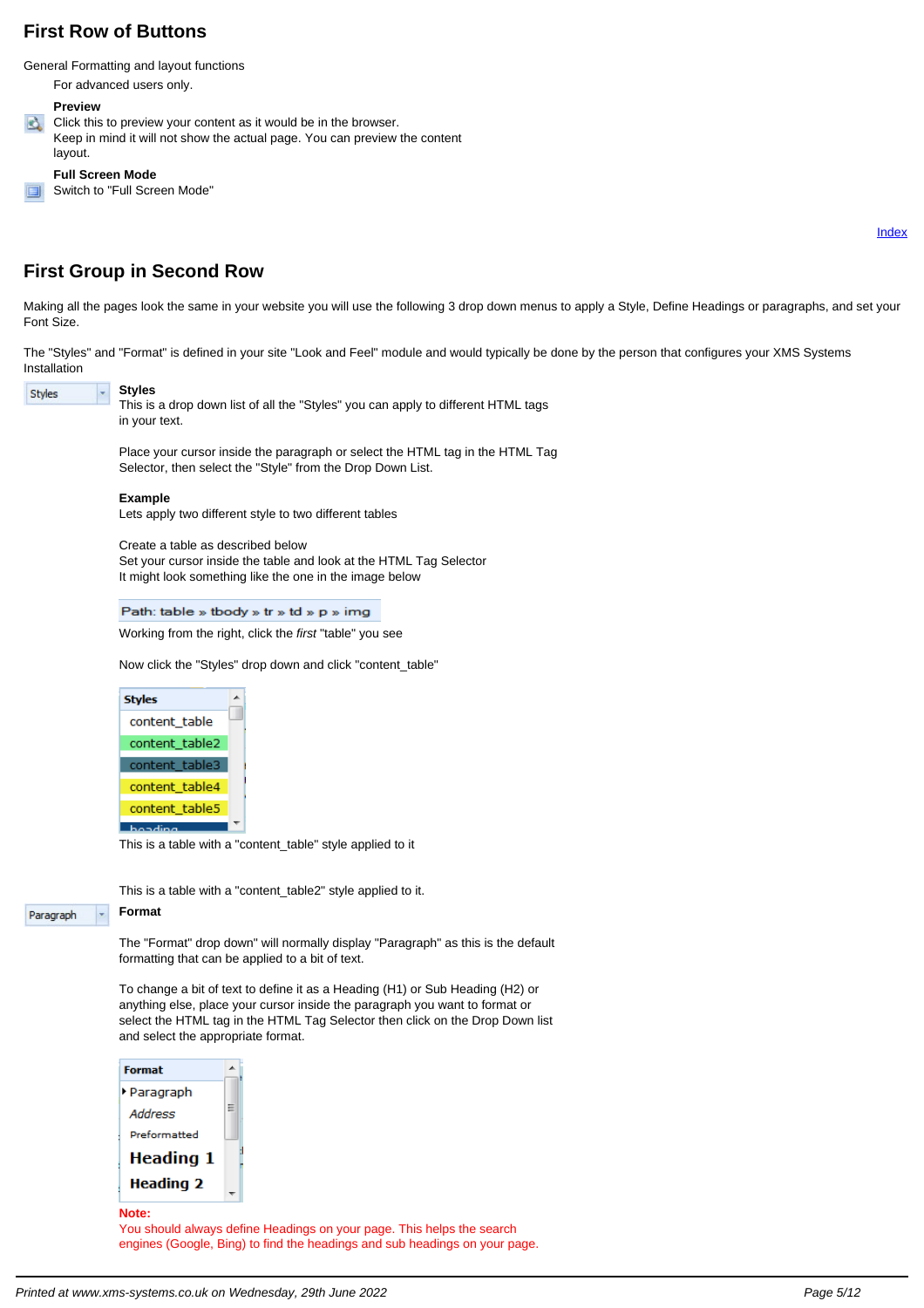# **First Group in Second Row**

**Font Size**

Making all the pages look the same in your website you will use the following 3 drop down menus to apply a Style, Define Headings or paragraphs, and set your Font Size.

The "Styles" and "Format" is defined in your site "Look and Feel" module and would typically be done by the person that configures your XMS Systems Installation

| You should only define 1 of each type of heading Do not define anything in the |
|--------------------------------------------------------------------------------|
| articles as "Heading 1", XMS Systems uses the "Title / Subject" as the Heading |
| 1 of the page                                                                  |

### **Font Size**

÷

Highlight your text and select the required "Font Size" from the drop down

| <b>Font Size</b> | ▲                        |
|------------------|--------------------------|
| 1(8pt)           |                          |
| 2(10pt)          | Ξ                        |
| 3(12pt)          |                          |
| 4(14pt)          |                          |
| 5(18pt)          | $\overline{\phantom{a}}$ |
| Note:<br>.       | .                        |

All font sizes on your website are controlled by the Pre Defined "Styles" and "Formats" therefore it is not a good idea to change any font sizes on your page unless you have a very good reason to do so.

### **Second Row, Second Group - Table Functions**

Although not the best method to use for page layouts, tables is an easy way to organise the layout of your content on a page or Article.

#### **Insert / Edit Table** M

To insert a table in your text, position the cursor where you want the table to appear and click the button to open the "Insert / Edit Table" dialogue box.

To edit a table position the cursor inside the table and click the button to open the dialogue box.

| uio ululoguo bon.         | Needs Translation)           |                |               |
|---------------------------|------------------------------|----------------|---------------|
|                           | <b>Insert/Edit Table</b>     |                |               |
| General                   | Advanced                     |                |               |
| <b>General Properties</b> |                              |                |               |
| Columns                   | 2                            | Rows           | 2             |
| Cell Padding              |                              | Cell Spacing   |               |
| Alignment                 | $\sim$ Not Set $\sim$ $\sim$ | Border         | о             |
| Width                     |                              | Height         |               |
| Class                     | -- Not Set --                | $\blacksquare$ |               |
| <b>Table Caption</b>      | п                            |                |               |
|                           |                              |                |               |
|                           |                              |                |               |
|                           |                              |                |               |
|                           |                              |                |               |
| <b>Insert</b>             |                              |                | <b>Cancel</b> |

### **Table Row Properties**

Select your table row by either locating the cursor inside the row or selecting the "tr" on the HTML Tag Selector the click the button to open the dialogue box.

This is useful if you want to define different properties for different rows.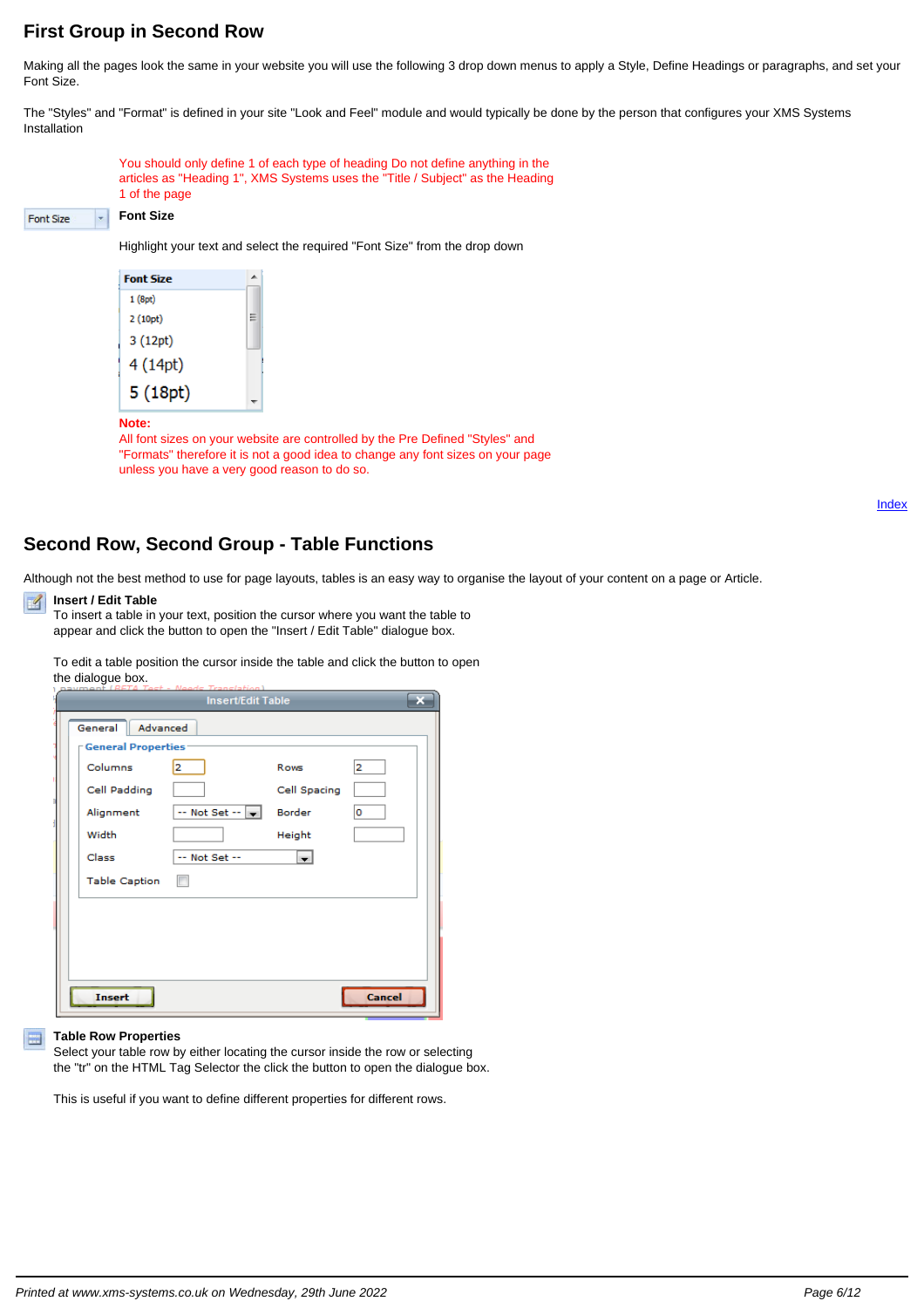# **Second Row, Second Group - Table Functions**

Although not the best method to use for page layouts, tables is an easy way to organise the layout of your content on a page or Article.

|                           | <b>Table Row Properties</b> |
|---------------------------|-----------------------------|
| Advanced<br>General       |                             |
| <b>General Properties</b> |                             |
| <b>Row Type</b>           | Body                        |
| Alignment                 | -- Not Set --               |
| <b>Vertical Alignment</b> | -- Not Set --               |
| Class                     | -- Not Set --<br>▼          |
| Height                    |                             |
|                           |                             |
|                           |                             |
| <b>Update Current Row</b> |                             |
| <b>Update</b>             | <b>Cancel</b>               |

#### **Table Cell Properties** ■

Select your table cell by either locating the cursor inside the cell or selecting the "td" on the HTML Tag Selector the click the button to open the dialogue box.

This is useful if you want to define different properties for different cells.

|                            | <b>Table Cell Properties</b>      | ×                                       |
|----------------------------|-----------------------------------|-----------------------------------------|
| Advanced<br>General        |                                   |                                         |
| General Properties         |                                   |                                         |
| Alignment                  | Cell<br>Left<br>▾▏<br><b>Type</b> | Data                                    |
| Vertical<br>Alignment      | Scope<br>Top<br>w.                | $-$ Not Set $ \left  \right.$ $\right $ |
| Width                      | Height                            |                                         |
| Class                      | -- Not Set --                     |                                         |
|                            |                                   |                                         |
|                            |                                   |                                         |
|                            |                                   |                                         |
| <b>Update Current Cell</b> |                                   |                                         |
| <b>Update</b>              |                                   | <b>Cancel</b>                           |

### **Insert Row Before**

Select your table row by either locating the cursor inside the row or selecting the "tr" on the HTML Tag Selector then click the button to insert a row before (above) the selected row

#### **Insert Row After**

Select your table row by either locating the cursor inside the row or selecting the "tr" on the HTML Tag Selector then click the button to insert a row after (below) the selected row

#### **Delete Row**

Select your table row by either locating the cursor inside the row or selecting the "tr" on the HTML Tag Selector then click the button to delete the selected row.

### **Insert Column Before**

Select any table cell by locating the cursor inside a cell then click the button to insert a column before (left of) the column where you selected the cell

### **Insert Column After**

Select any table cell by locating the cursor inside a cell then click the button to insert a column after (right of) the column where you selected the cell

### **Delete Column**

Select any table cell by locating the cursor inside a cell then click the button to delete the column where you selected the cell

#### **Split Merged Table Cells** 睡

If you previously merged a number of cells into one, select the cell and click this button to split them again

### **Merge Table Cells**

Select any number of neighbouring cells and click this button the merge them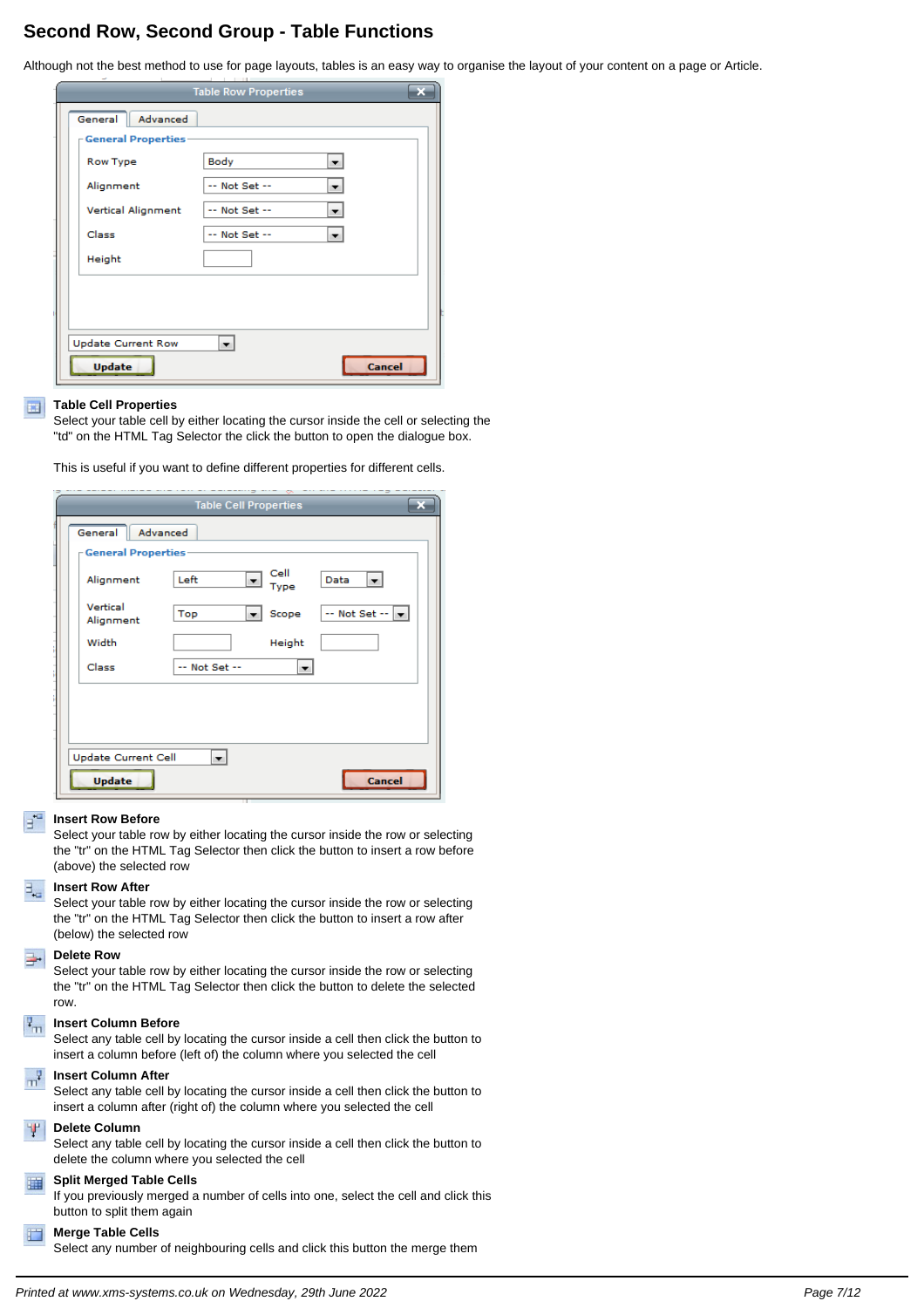# **Second Row, Second Group - Table Functions**

Although not the best method to use for page layouts, tables is an easy way to organise the layout of your content on a page or Article. into one cell



**Second Row, Third Group - Links**

Use these to create link to other pages or Anchors inside the current page

**Insert or Edit Link**

Select the text you want to use as the Anchor text (the text you want to add the link to) and click this button to open the add link dialogue box

### **Note:**

For links to your own website you can select the target as "**Open in This Window / Frame**" For links on other websites make sure to select the target as "**Open in New Window (\_blank)**" Make sure to enter a **descriptive Title** for the link

| <b>Insert/Edit Link</b>                | ×             |
|----------------------------------------|---------------|
| General<br>Advanced<br>Events<br>Popup |               |
| <b>General Properties</b>              |               |
| Link URL                               | ËË            |
| Open in This Window/Frame<br>Target    | ▾▏            |
| Title                                  |               |
| Class<br>-- Not Set --                 | ×.            |
|                                        |               |
|                                        |               |
|                                        |               |
|                                        |               |
|                                        |               |
|                                        |               |
|                                        |               |
|                                        |               |
| <b>Insert</b>                          | <b>Cancel</b> |

If you have any anchors defined in your text the dialogue box will look like this You can either enter the link to the anchor in this format **#Link** or select the anchor from the drop down box

Index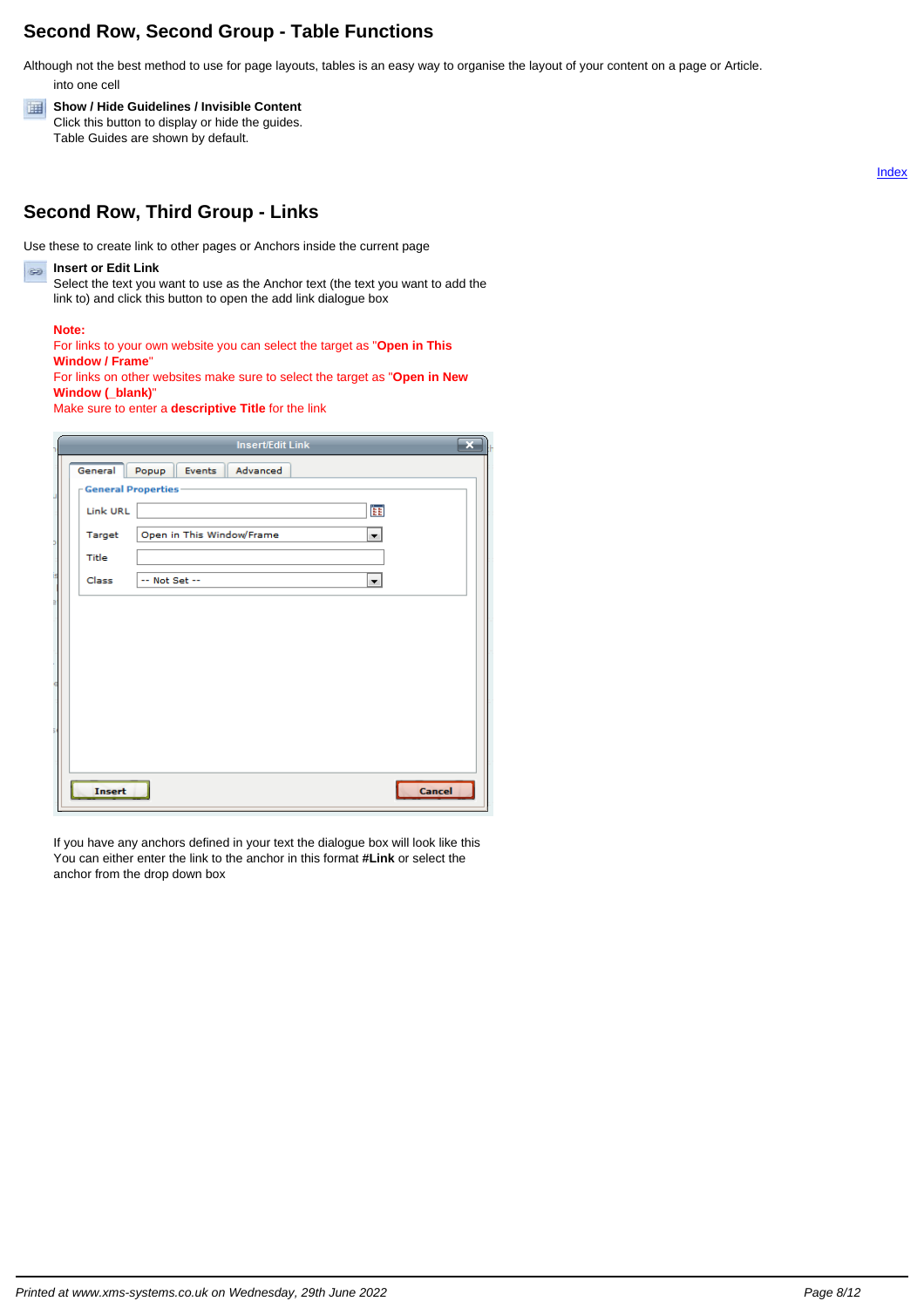### **Second Row, Third Group - Links**

Use these to create link to other pages or Anchors inside the current page

| <b>Insert/Edit Link</b>                        |  |  |  |  |
|------------------------------------------------|--|--|--|--|
| General<br>Events<br>Advanced<br>Popup         |  |  |  |  |
| <b>General Properties</b>                      |  |  |  |  |
| E<br>Link URL                                  |  |  |  |  |
| Anchors<br>---<br>계<br>Browse                  |  |  |  |  |
| Open in This Window/Frame<br>Target<br>▼       |  |  |  |  |
| Title                                          |  |  |  |  |
| Class<br>-- Not Set --<br>$\blacktriangledown$ |  |  |  |  |
|                                                |  |  |  |  |
|                                                |  |  |  |  |
|                                                |  |  |  |  |
|                                                |  |  |  |  |
|                                                |  |  |  |  |
|                                                |  |  |  |  |
|                                                |  |  |  |  |
| <b>Cancel</b><br><b>Insert</b>                 |  |  |  |  |

#### **Unlink**

 $\Box$ 

Click the link you want to "Unlink" and click this button to delete the link

### **Insert or Edit Anchor**

An Anchor, in this sense, is a the "top of an area" you want a link to go to on the current page or on another page.

Take this page as an example. At the top of the page I have links to the different section in this page.

To set an anchor select the text or image at the very top of the section and click the button to open the Anchor dialogue box

Enter a unique name for the anchor and write it down somewhere because you will need it to create the link to the anchor using the "insert / Edit Link" button

| <b>Insert/Edit Anchor</b> |               |
|---------------------------|---------------|
| <b>Insert/Edit Anchor</b> |               |
| Anchor Name:              |               |
| <b>Insert</b>             | <b>Cancel</b> |

Once you created the anchor an anchor image will appear next to the text or image you used as an anchor to show you the location. This image will not be visible in the published page or article.

### **ESecond Row, Third Group - Links**

Use these to create link to other pages or Ancho

### Index

### **Second Row - Fourth Group - Inserting Images and Media**

[See this article for uploading Images from your computer using the "Remote File Explorer"](../articles_read.php?a_id=91)

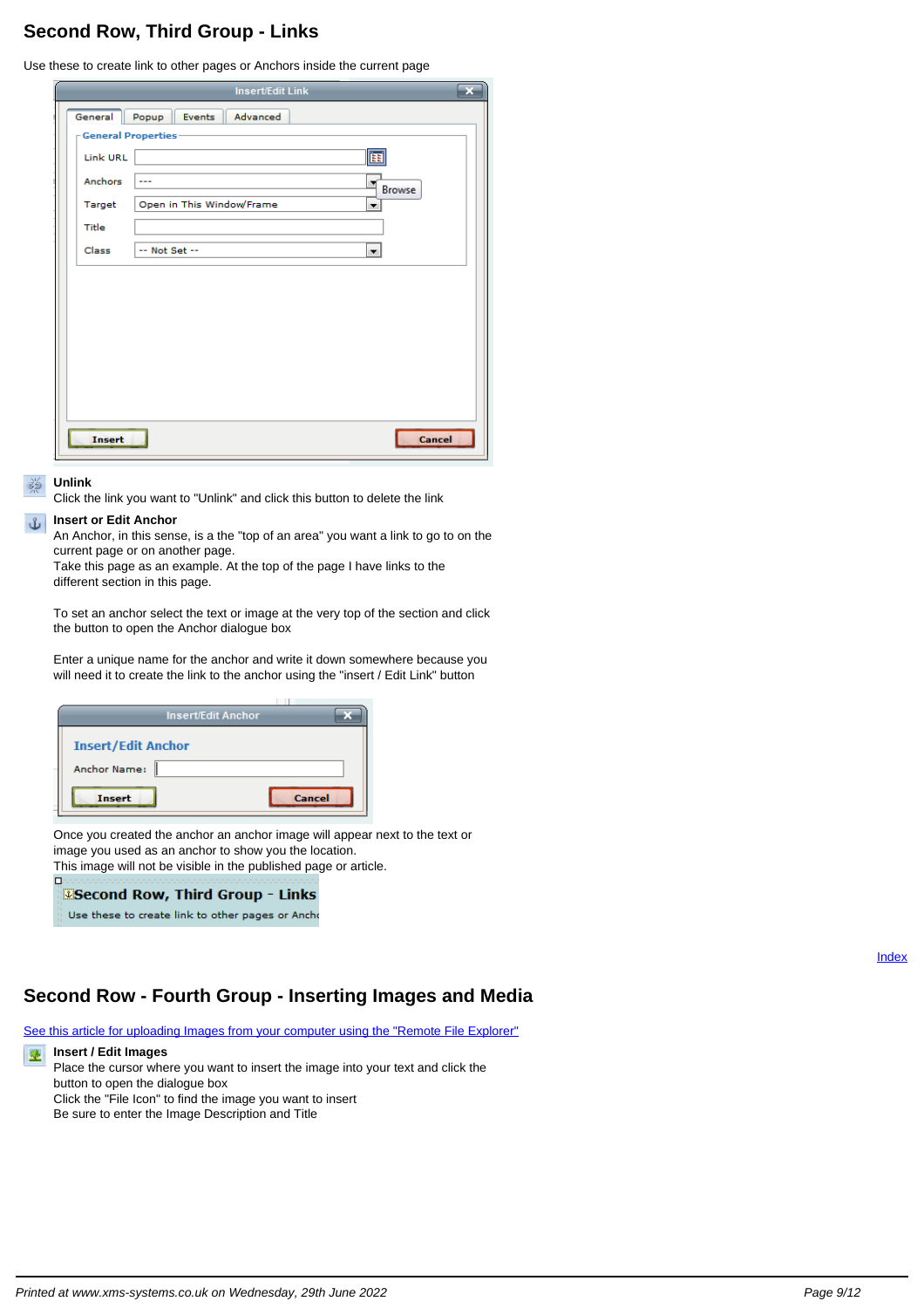### **Second Row - Fourth Group - Inserting Images and Media**

[See this article for uploading Images from your computer using the "Remote File Explorer"](../articles_read.php?a_id=91)

| General<br>Appearance    | Advanced |    |
|--------------------------|----------|----|
| $\Gamma$ General -       |          |    |
| Image URL                |          | ËË |
| <b>Image Description</b> |          |    |
| Title                    |          |    |

To resize and set more advance setting click the "Appearance" button The Dimensions will be added automatically. To change the image dimensions make sure the "Constrain Properties" box is ticked then change the values as required.

[See this article on how to embed images](../articles_read.php?a_id=90) from **Facebook** into your pages or articles

### **Note:**

- Changing the dimensions will not change the actual image. So if you have a large image and only need an image the size of a postage stamp please resize your images to the required size.
- It is considered bad practise to use large images and change the dimensions of the image on the page. It makes for unnecessary slow page downloads and waist bandwidth from your hosting account.
- Make sure to optimise your images to reduce the actual file size as much as possible. A good website to use is [Kraken Image Optimiser](https://kraken.io/web-interface)

| General<br>Appearance   | Advanced                 |                                                   |
|-------------------------|--------------------------|---------------------------------------------------|
| Appearance              |                          |                                                   |
| Alignment<br>Dimensions | -- Not Set --<br>рx<br>× | Lorem ipsum,                                      |
|                         | Constrain Proportions    | Dolor sit amet,<br>consectetuer adipiscing        |
| <b>Vertical Space</b>   |                          | loreum ipsum edipiscing<br>elit, sed diam nonummy |
| <b>Horizontal Space</b> |                          | nibh euismod tincidunt                            |
| <b>Border</b>           |                          | ut laoreet dolore magna<br>aliquam erat           |
| Class                   | $-$ Not Set $-$          |                                                   |
| Style                   |                          |                                                   |

### **Insert / Edit Embedded Media**

Place the cursor where you want to insert the media into your text and click the button to open the dialogue box Click the "File Icon" to find the media you want to insert

[See this article on how to embed video's](../articles_read.php?a_id=89) from [YouTube](http://www.youtube.com/)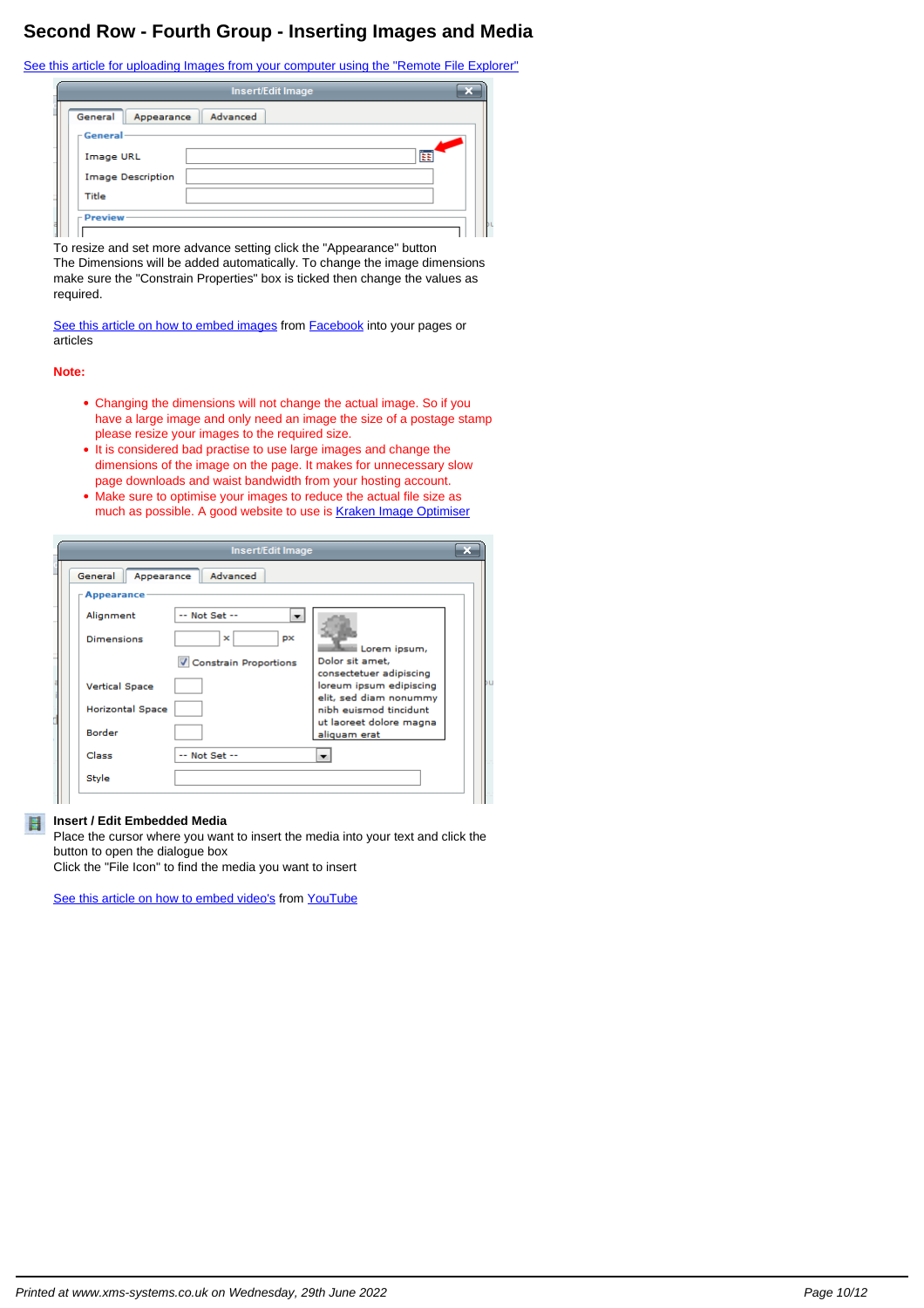### **Second Row - Fourth Group - Inserting Images and Media**

[See this article for uploading Images from your computer using the "Remote File Explorer"](../articles_read.php?a_id=91)

|                               | Insert/Edit Embedded Media<br>P. |
|-------------------------------|----------------------------------|
| Advanced<br>General<br>Source |                                  |
| -General-                     |                                  |
| Flash<br>Type                 | $\blacktriangledown$             |
| File/URL                      | ËE                               |
| <b>Dimensions</b><br>×        | <b>V</b> Constrain Proportions   |
| - Preview-                    |                                  |
|                               |                                  |
|                               |                                  |
|                               |                                  |
|                               |                                  |
|                               |                                  |
|                               |                                  |
|                               |                                  |
|                               |                                  |
|                               |                                  |
|                               |                                  |
|                               |                                  |
|                               |                                  |
|                               |                                  |
|                               |                                  |
| Insert                        | Cancel                           |
|                               |                                  |

### **Emotions**

Sometimes it is hard to convey emotion on the inter with written text. This is where "Emoticons" comes in handy.

Place your cursor where you want the "Emoticon" and click the image to select your "Emotiocon"

Be careful to not overdo it as it can be annoying if overused.

#### **Note:**

Do not install any Smilie or Emoticon toolbar in your web browser. They are know to contain spyware

Index

### **Second Row - Fifth Group - Special Characters and Miscellaneous**

### **Horizontal Line**

Place the cursor where you want to insert the line and click the button to add a line like this

### **Special Characters**

Place the cursor where you want to insert a character that can not be typed from your keyboard then click the button to insert characters like these: ©®€

#### **Subscript**  $\mathbf{x}$

Select the text that you want to define as subscript and click the button

### $H<sub>2</sub>0$

### **Rostscript**

Select the text that you want to define as postscript and click the button

22<sup>nd</sup> January

# **Ez** Date

Place the cursor where you want to enter the current date and click the button. The date will be the current date on your computer

2012-06-12

**Time**  $\odot$